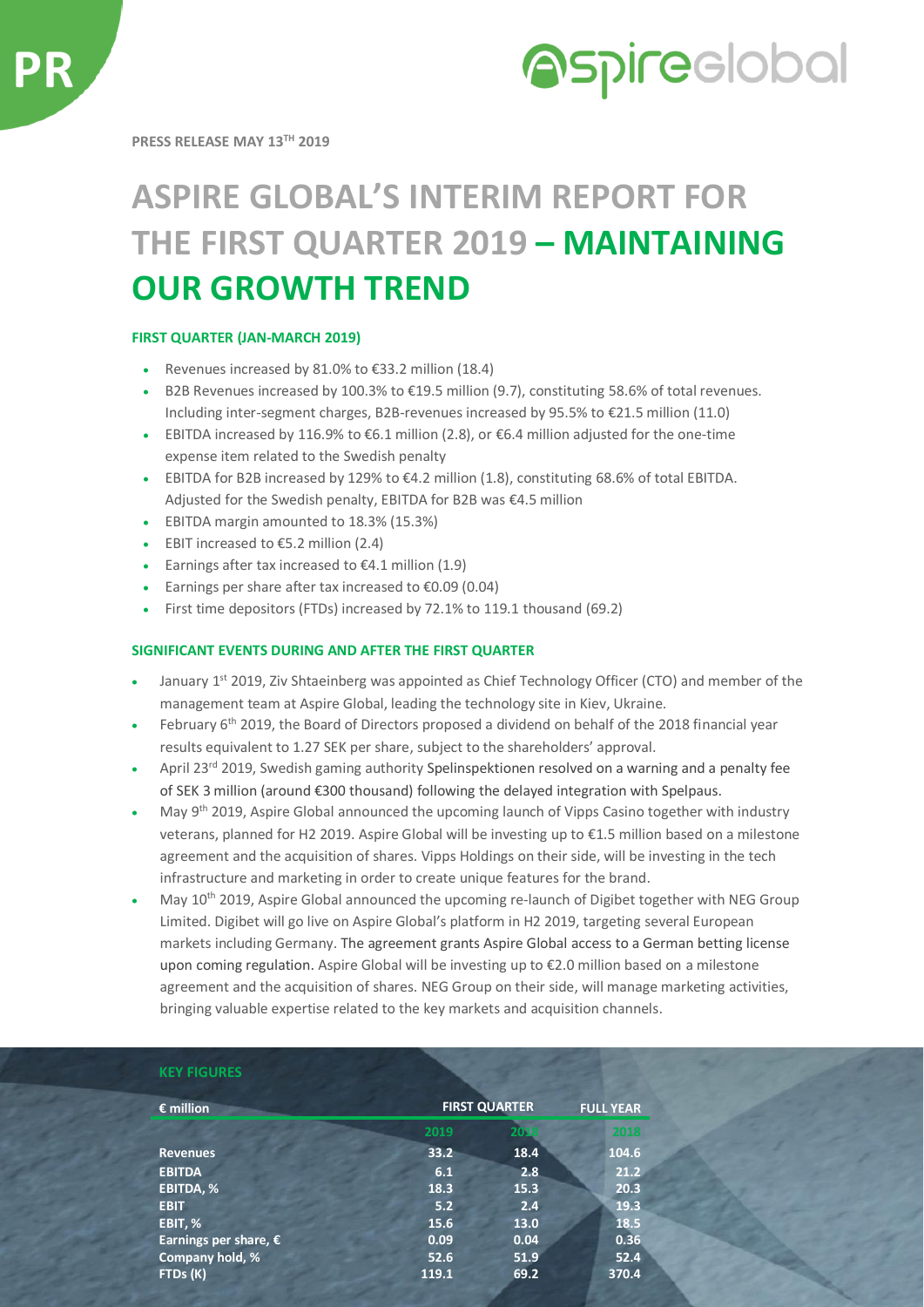

## **A WORD FROM THE CEO**

**2019 came off to a very good start with revenues exceeding levels of the fourth quarter – quite contrary to our seasonal pattern. The strong progress was a result of improved retention services for our partners as well as a number of medium sized partners undergoing a growth spurt. All-in-all, revenues in the past 12 months are approaching €120 million with an EBITDA approaching €25 million.**

#### **GROWING OUR B2B BUSINESS**

I am happy to see that we managed to maintain our growth momentum in the first quarter, quite contrary to our seasonal pattern and despite the market head-wind. I am especially pleased to see that we are growing our B2B-business, where both revenues and earnings are steadily increasing, constituting a larger share of company total – 59% of the company's total revenues and 69% of EBITDA for the first quarter. All-in-all, revenues in the past 12 months are approaching €120 million with an EBITDA approaching €25 million, and in the coming year, we are hoping to see a growth spurt for some of last year's key launches.

After the turn-of the quarter, we finalized the details in a couple of upcoming projects. Up-comer Vipps casino and the well-known betting brand Digibet will both go live on Aspire Global's platform in H2 2019, with expected effect as of H1 2020. Digibet (previously on another platform) will be re-launched together with NEG Group, while Vipps Casino is an innovation by Vipps Holding, industry veterans from leading iGaming companies. The agreement with Digibet is particularly interesting as it grants Aspire Global access to a German betting license upon coming regulation. Both projects will benefit from committed investments in marketing from their respective founders, but also from Aspire Global through the acquisition of shares where the majority of the investment will be spent on marketing.

#### **STRENGTHENING INFRASTRUCTURE AND SUSTAINABILITY WORK**

We are taking further steps in our global expansion through the recent development of our Ukrainian office, which will ensure the appropriate infrastructure and flexibility for various market conditions and coming integrations following future growth. In addition to the appointment of a group CTO, who is based in Kiev as of 2019, we will continue to recruit additional tech-talent, more than doubling the Ukrainian working force compared to before.

We will be strengthening our sustainability work in the coming year based on several focus areas in each of which we have identified our key challenges and set a clear vision going forward. We intend to intensify our efforts over the coming months and to do so in a manner that can be quantified, to enable a clear presentation of our performance as of next year's annual reports.

#### **LOOKING FORWARD TO MEETING WITH OUR SHAREHOLDERS AT TOMORROW'S AGM**

Following the strong performance in 2018, the board has proposed a dividend of SEK 1.27 per share. I look forward to tomorrow's annual general meeting, where I hope to meet with many of our shareholders.

Tsachi Maimon, CEO